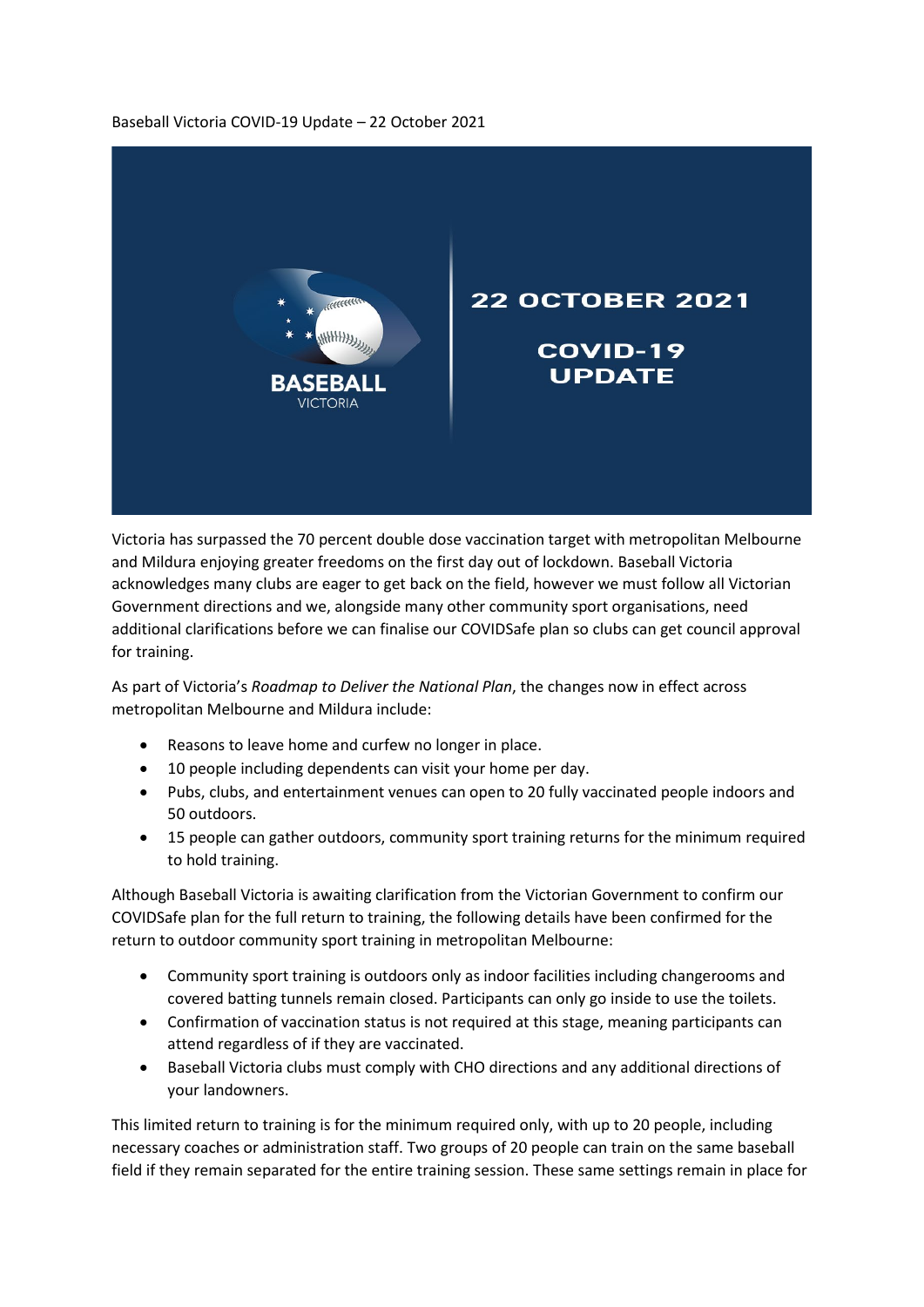regional Victoria. Travel between regional Victoria and metropolitan Melbourne is restricted to permitted reasons only, so traveling between regional and metro for community sport is not allowed.

Baseball Victoria follows Victorian Government COVIDSafe Settings, and all clubs must adhere to social distancing and personal hygiene measures throughout the return to training.

The Victorian Government has released updated CHO COVID-19 Mandatory Vaccination (Workers) Directions confirming there is an exemption for community sport volunteers so while vaccination is strongly recommended, it is not required.

This easing of restrictions allows clubs to start training for the 2021/22 VSBL season, estimated to start on 13-14 November 2021. Baseball Victoria Aces Academy will also resume in-person training this weekend under the eased restrictions.

Please note masks will still be required both indoors and outdoors for all Victorians, and Service Victoria QR code check-ins are also required for businesses, including community sport organisations. Clubs must maintain an attendance register and COVID-19 restriction compliance documentation.

All clubs need council approval to access their facilities and return to training. We have opened the [return to training registration,](https://baseballvictoria.com.au/vsbl-return-to-training/) which all participants must complete before training.

"We are excited about lockdown ending and know this is something Victorians worked so hard for. We are looking forward to our return to training and we are hopeful of starting the 2021/22 VSBL season in just a few weeks," Baseball Victoria Interim CEO Gemma Scales said. "As we await further clarification to confirm our full return to training COVIDSafe plan, we hope Melbourne baseballers have a great first weekend out of lockdown. Meanwhile, we will continue to follow all Victorian Government guidelines and will provide further updates as restrictions change, so hopefully we can all be back to baseball soon."

According to our key roadmap milestones and meeting the 70% vaccination target early, we are on track for a 13 November VSBL start date. As a reminder, below are the milestones we need to reach to get the VSBL season up and running:

- **26-29 October - 70% of eligible Victorians fully vaccinated (expected to reach this target on 21 October)**
	- o **Yes:** return to training commences with 13 November start date
	- o **No:** shift to 4 December start date with a delayed return to training
- **5 November – 80% of eligible Victorians fully vaccinated**
	- o **Yes:** proceed with 13 November start date
	- o **No:** training may commence with 4 December start date, or if there is still no training, push back to a January VSBL start

Baseball Victoria continues to monitor updates from Vicsport and Sport & Recreation Victoria on the COVIDSafe measures required to resume community sport training and play. An updated version of the Baseball Victoria Return to Play COVIDSafe Plan will be made available once final details are confirmed by the government.